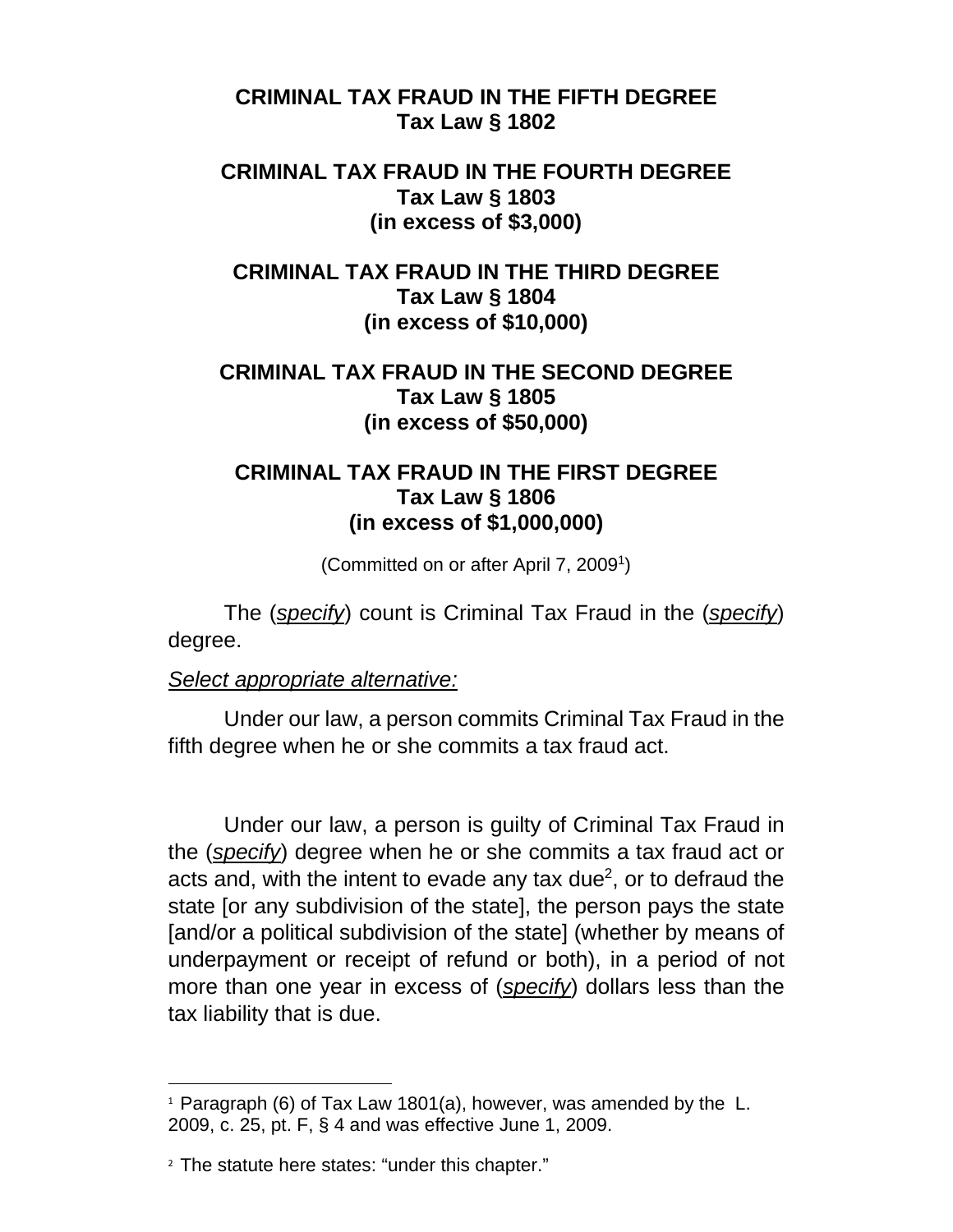The following terms used in that definition have a special meaning:

TAX FRAUD ACT means willfully engaging in an act or acts or willfully causing another to engage in an act or acts pursuant to which a person<sup>3</sup> : (*continue by inserting the appropriate subdivision from Tax Law §1801 (Tax fraud acts).* 

WILLFULLY means acting with either intent to defraud, intent to evade the payment of taxes or intent to avoid a requirement<sup>4</sup> of law, a lawful requirement of the commissioner or a known legal duty.<sup>5</sup>

INTENT means conscious objective or purpose. Thus, a person acts with intent to evade any tax due or to defraud the state [or to evade the payment of taxes or to avoid a requirement<sup>6</sup> of law, or a lawful requirement of the commissioner or a known legal duty] when that person's conscious objective or purpose is to do so. $<sup>7</sup>$ </sup>

In order for you to find the defendant guilty of this crime, the People are required to prove, from all the evidence in the case, beyond a reasonable doubt, each of the following [two / three] elements:

- 1. That on or about (*date*), in the County of (County), the defendant, (*defendant's name*) committed a tax fraud act;
- 2. That the defendant did so with the intent to evade any tax due, or to defraud the state [or any subdivision of the state];

 $3$  Tax Law § 1801 (a) [opening paragraph]

<sup>4</sup> At this point the statute states: "of this chapter" and the words "of law" have been substituted.

 $5$  Tax Law  $\S$  1801(c).

<sup>7</sup> *See* Penal Law § 15.05(1).